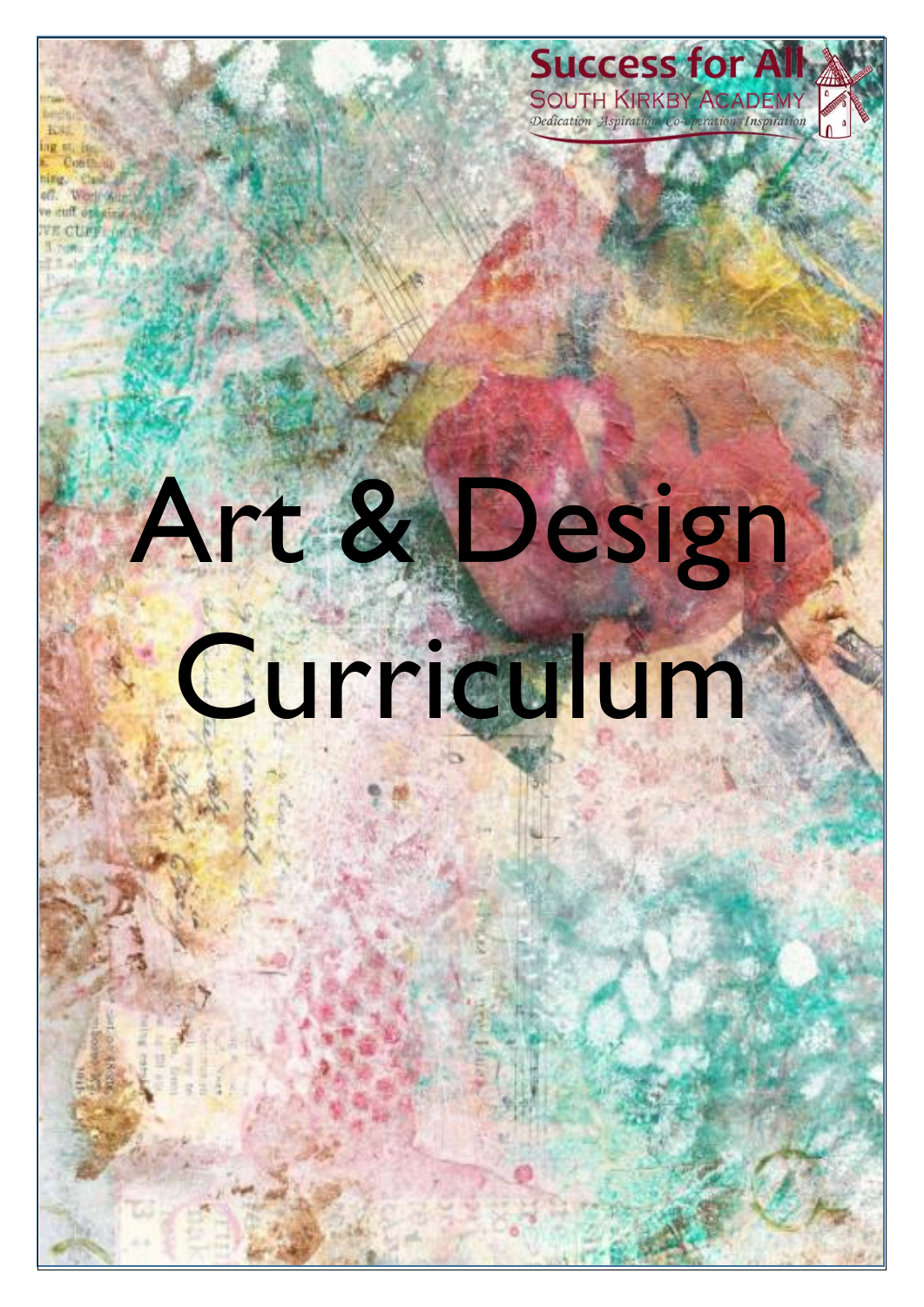## Art & Design Overview

|        | <b>Autumn</b>                   |                                        |                  | <b>Spring</b>    | <b>Summer</b>      |                    |
|--------|---------------------------------|----------------------------------------|------------------|------------------|--------------------|--------------------|
|        | <b>Autumn I</b>                 | <b>Autumn 2</b>                        | <b>Spring I</b>  | <b>Spring 2</b>  | Summer I           | <b>Summer 2</b>    |
| Year 3 |                                 | <b>Drawing Sculpture Textiles</b>      | <b>Painting</b>  | <b>Printing</b>  | <b>Collage</b>     | <b>Digital Art</b> |
|        |                                 |                                        |                  |                  |                    |                    |
| Year 4 | <b>Drawing Painting Collage</b> |                                        | <b>Sculpture</b> | <b>Textiles</b>  | <b>Digital Art</b> | <b>Printing</b>    |
|        |                                 |                                        |                  |                  |                    |                    |
| Year 5 |                                 | <b>Drawing Textiles Collage</b>        | <b>Painting</b>  | <b>Sculpture</b> | <b>Printing</b>    | <b>Digital Art</b> |
|        |                                 |                                        |                  |                  |                    |                    |
| Year 6 |                                 | <b>Drawing Digital Painting</b><br>Art | <b>Printing</b>  | <b>Collage</b>   | <b>Sculpture</b>   | <b>Textiles</b>    |
|        |                                 |                                        |                  |                  |                    |                    |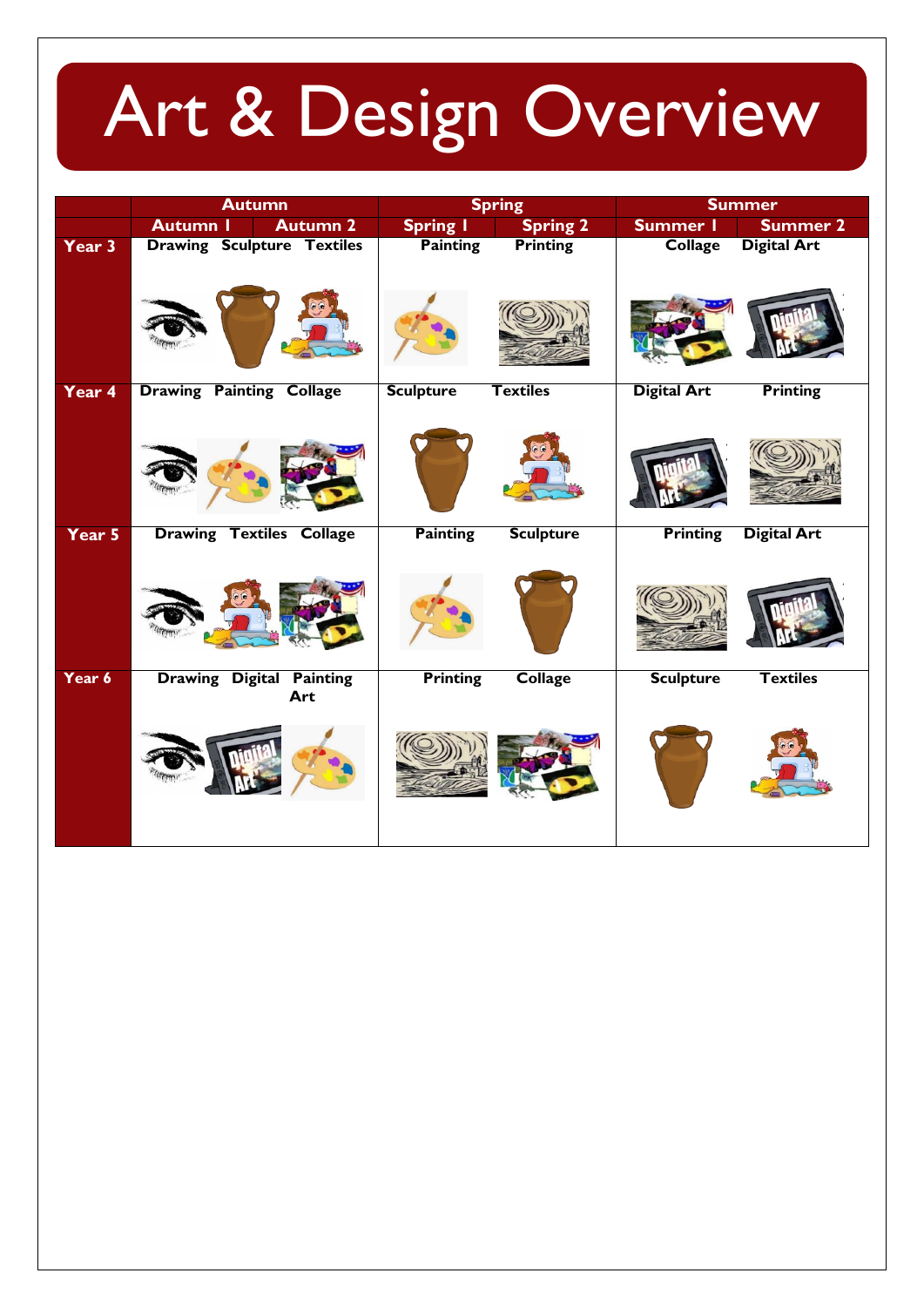

|                                    | <b>Autumn</b>                                                                                                                                                                                                                                                                                                                                                                                                                                                      | <b>Spring</b>                                                                                                                                                                                                                                                                                                                                                                                                                                                                                                                      | <b>Summer</b>                                                                                                                                                                                                                                                                                      |  |
|------------------------------------|--------------------------------------------------------------------------------------------------------------------------------------------------------------------------------------------------------------------------------------------------------------------------------------------------------------------------------------------------------------------------------------------------------------------------------------------------------------------|------------------------------------------------------------------------------------------------------------------------------------------------------------------------------------------------------------------------------------------------------------------------------------------------------------------------------------------------------------------------------------------------------------------------------------------------------------------------------------------------------------------------------------|----------------------------------------------------------------------------------------------------------------------------------------------------------------------------------------------------------------------------------------------------------------------------------------------------|--|
|                                    | <b>Autumn I</b><br><b>Autumn 2</b>                                                                                                                                                                                                                                                                                                                                                                                                                                 | <b>Spring I</b><br><b>Spring 2</b>                                                                                                                                                                                                                                                                                                                                                                                                                                                                                                 | <b>Summer I</b><br><b>Summer 2</b>                                                                                                                                                                                                                                                                 |  |
| <b>Overview</b>                    | <b>Drawing Sculpture Textiles</b>                                                                                                                                                                                                                                                                                                                                                                                                                                  | <b>Painting</b><br><b>Printing</b>                                                                                                                                                                                                                                                                                                                                                                                                                                                                                                 | <b>Digital Art</b><br><b>Collage</b>                                                                                                                                                                                                                                                               |  |
| <b>Suggested</b><br><b>Content</b> | <b>Drawing</b><br>Use pencil, charcoal, ball<br>point pens, felt tips, chalk,<br>wax crayons and pastels.<br><b>Sculpture</b><br>Include rigid and malleable<br>materials (e.g. clay, dough,<br>boxes, wire, newspaper,<br>sculpture, mod roc rolled<br>up paper straws, card, junk).<br><b>Textiles</b><br>Include weaving, dyeing and<br>$\bullet$<br>printing. Use a variety of<br>media and different textures<br>(e.g. fabric, tissue paper,<br>crepe paper). | <b>Painting</b><br>Include a variety of colour<br>techniques, including:<br>painting, ink, dye, pencils,<br>crayons, pastels. Apply<br>colour in different ways<br>(i.e. Brushes, sponges,<br>straws, etc). Use different<br>surfaces as well as paper<br>(e.g. fabric)<br><b>Printing</b><br>Use a variety of tools,<br>brushes, found materials,<br>natural and made objects,<br>fruit/veg, wooden blocks<br>with string patterns<br>attached, sponges, cotton<br>buds, clay, card, press<br>print, lino, string and<br>fingers. | Collage<br>Include a variety of mixed<br>media - newspaper, paint,<br>print, ink, charcoal,<br>magazines, fabric and natural<br>or found materials, plastic,<br>string, leaves, flower petals.<br>Digital Art & Photography<br>Digital art such as graphic<br>drawing programs and<br>photography. |  |
| <b>Key</b><br><b>Vocab</b>         | Sketch, observe, shade, tone,<br>investigate, explore, mark-mark,<br>concrete, architect, trimmings,<br>edging, weave, dye, print,<br>pattern, texture, represent.                                                                                                                                                                                                                                                                                                 | Paint, texture, primary<br>colours, secondary colours,<br>neutral colours, tints, shades,<br>warm colours, cool colours,<br>watercolour wash, sweep, dab,<br>acrylic paint, bold brushes,<br>printmaking, relief printing,<br>objects, carve, cut, shape, press                                                                                                                                                                                                                                                                    | Texture, shape, form, mosaic,<br>montage, tessellation, overlap,<br>position, photograph, position,<br>shadow, light, flashlight, central,<br>zoom, observe, paint programme,<br>ICT.                                                                                                              |  |
|                                    |                                                                                                                                                                                                                                                                                                                                                                                                                                                                    | <b>National Curriculum Programme of Study</b>                                                                                                                                                                                                                                                                                                                                                                                                                                                                                      |                                                                                                                                                                                                                                                                                                    |  |
| <b>Research</b>                    | Children continue to study the works of famous artists. They are given the opportunity to offer opinion and to<br>compare and contrast artists. Children will be exposed to a range of different artists through history, studying their<br>techniques and processes.<br>NC:<br>To learn about great artists, architects and designers in history.                                                                                                                 |                                                                                                                                                                                                                                                                                                                                                                                                                                                                                                                                    |                                                                                                                                                                                                                                                                                                    |  |
| <b>Develop</b>                     | Children start collecting and developing ideas using sketchbooks. They continue to build up resilience, making mistakes<br>and suggesting improvements to improve their work. Children practise and share their learning and skills with others,<br>giving and receiving feedback.<br>NC:<br>Pupils should be taught to develop their techniques with creativity, experimentation and increasing awareness<br>of different kinds of art, craft and design.         |                                                                                                                                                                                                                                                                                                                                                                                                                                                                                                                                    |                                                                                                                                                                                                                                                                                                    |  |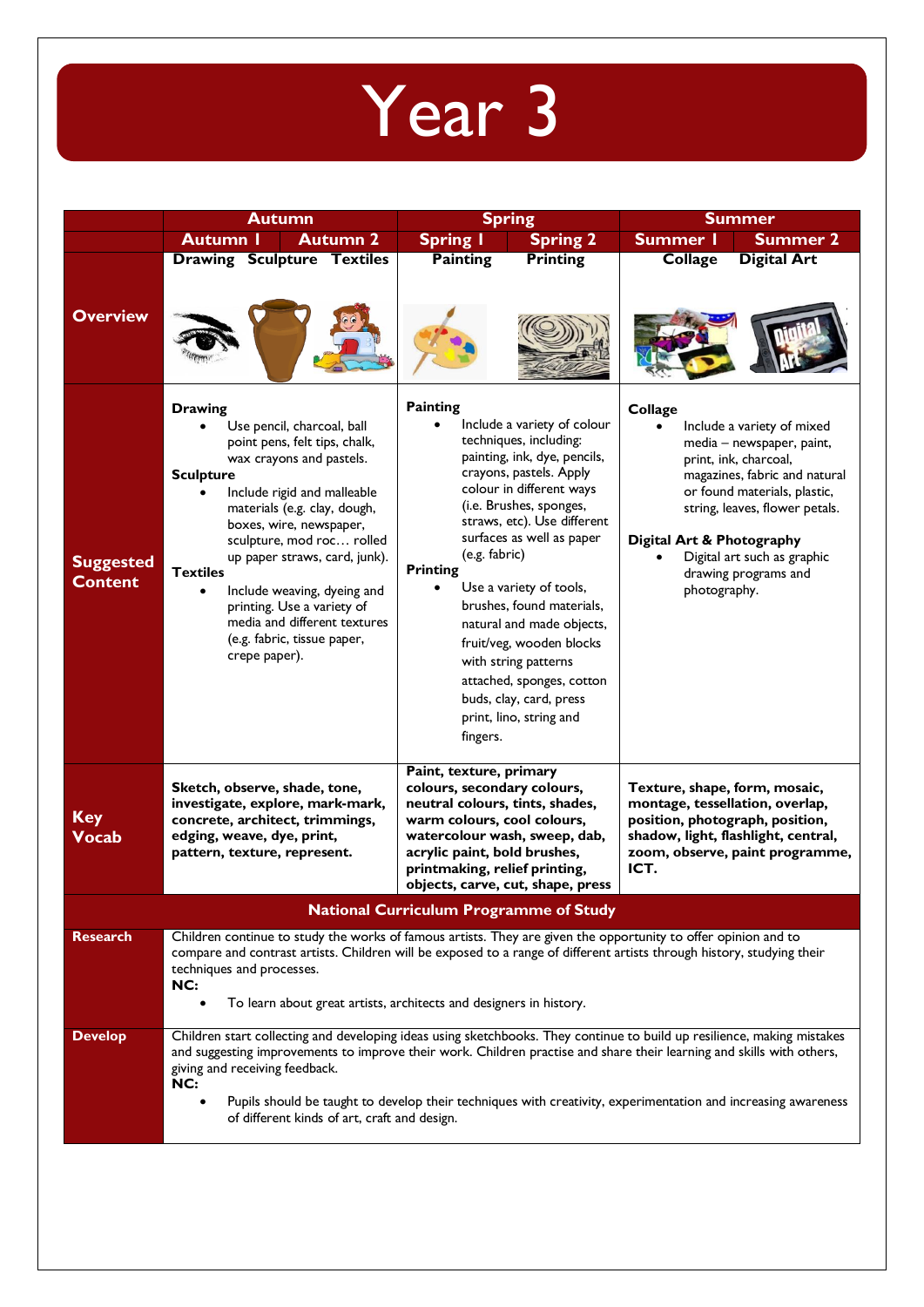| <b>Reflect</b>                               | Children should discuss a range of works by different artists and use subject-specific vocabulary. Children should use<br>think artists have been influential to them and to other artists.<br>NC:<br>$\bullet$                                                                                                                                                                                                                  | To create sketchbooks to record their observations and use them to review and revisit ideas.                                                                                                                                                                                                                                                                                                                                                                                                                                                                    | annotations to reflect on their own and others' work. Using artist research, children should be able to explain why they                                                                                                                                                                                                                                                                                                                                                                                                                                                                                                                                                                |
|----------------------------------------------|----------------------------------------------------------------------------------------------------------------------------------------------------------------------------------------------------------------------------------------------------------------------------------------------------------------------------------------------------------------------------------------------------------------------------------|-----------------------------------------------------------------------------------------------------------------------------------------------------------------------------------------------------------------------------------------------------------------------------------------------------------------------------------------------------------------------------------------------------------------------------------------------------------------------------------------------------------------------------------------------------------------|-----------------------------------------------------------------------------------------------------------------------------------------------------------------------------------------------------------------------------------------------------------------------------------------------------------------------------------------------------------------------------------------------------------------------------------------------------------------------------------------------------------------------------------------------------------------------------------------------------------------------------------------------------------------------------------------|
| <b>Technical</b><br><b>Skills</b>            | <b>Drawing</b><br>Draw and explore familiar<br>objects from different<br>viewpoints, using line, tone,<br>shape and mark-making to<br>represent things observed.<br><b>Sculpture</b><br>Build in clay a functional<br>form using two/three<br>building techniques and<br>some surface decoration.<br><b>Textiles</b><br>Weave paper, wool and<br>found materials to<br>represent an image<br>(landscape, pattern or<br>texture). | <b>Painting</b><br>Can understand how<br>$\bullet$<br>artists use warm and cool<br>colour using this when<br>mixing paint to express<br>mood and emotion.<br>Can explore the effect on<br>paint when adding<br>different materials, eg.<br>water, glue, sand, sawdust<br>and use this in a painting.<br><b>Printing</b><br>Can explore lines, marks,<br>and tones through<br>monoprinting on a variety<br>of papers to create an<br>image.<br>Explore colour missing<br>through printing, using<br>two coloured inks, a<br>roller and stencil or<br>pressprint. | <b>Collage</b><br>$\bullet$<br>Can experiment with<br>creating mood, feeling,<br>movement and areas of<br>interest using different media<br>and textures.<br>Can interpret stories, music,<br>$\bullet$<br>poems and other stimuli and<br>present these using mixed<br>media elements.<br>Can use the natural<br>$\bullet$<br>environments as stimulus for<br>mixed media work to convey<br>meaning.<br>Digital Art & Photography<br>Can use a painting<br>$\bullet$<br>programme to make an<br>image corresponding to their<br>work in other art media.<br>Can use a camera and change<br>$\bullet$<br>settings such as flash, to best<br>capture an image in low-light<br>conditions. |
| <b>Key</b><br><b>Questions</b>               |                                                                                                                                                                                                                                                                                                                                                                                                                                  |                                                                                                                                                                                                                                                                                                                                                                                                                                                                                                                                                                 |                                                                                                                                                                                                                                                                                                                                                                                                                                                                                                                                                                                                                                                                                         |
| Artists,<br>Designers &<br><b>Architects</b> | Salvador Dali, Anselm Kiefer, Lucian Freud, Jackson Pollock, Paula Rego, Gainsborugh, Sonia Boyce,<br>Howard Hodgkin, Henry Moore, Barbara Hepworth, Claude Monet, Anish Kapoor, Giacometti, Coco<br>Chanel, Vivienne Westwood, John Constable, Thomas Cole, Henri Matisse, Julian Opie, Louise<br>Bourgeous, Jennifer Angus, Braque, Claesz, Kalf, Carl Warner, Michael-Brennand-Wood, Georgia<br>O'Keefe,                      |                                                                                                                                                                                                                                                                                                                                                                                                                                                                                                                                                                 |                                                                                                                                                                                                                                                                                                                                                                                                                                                                                                                                                                                                                                                                                         |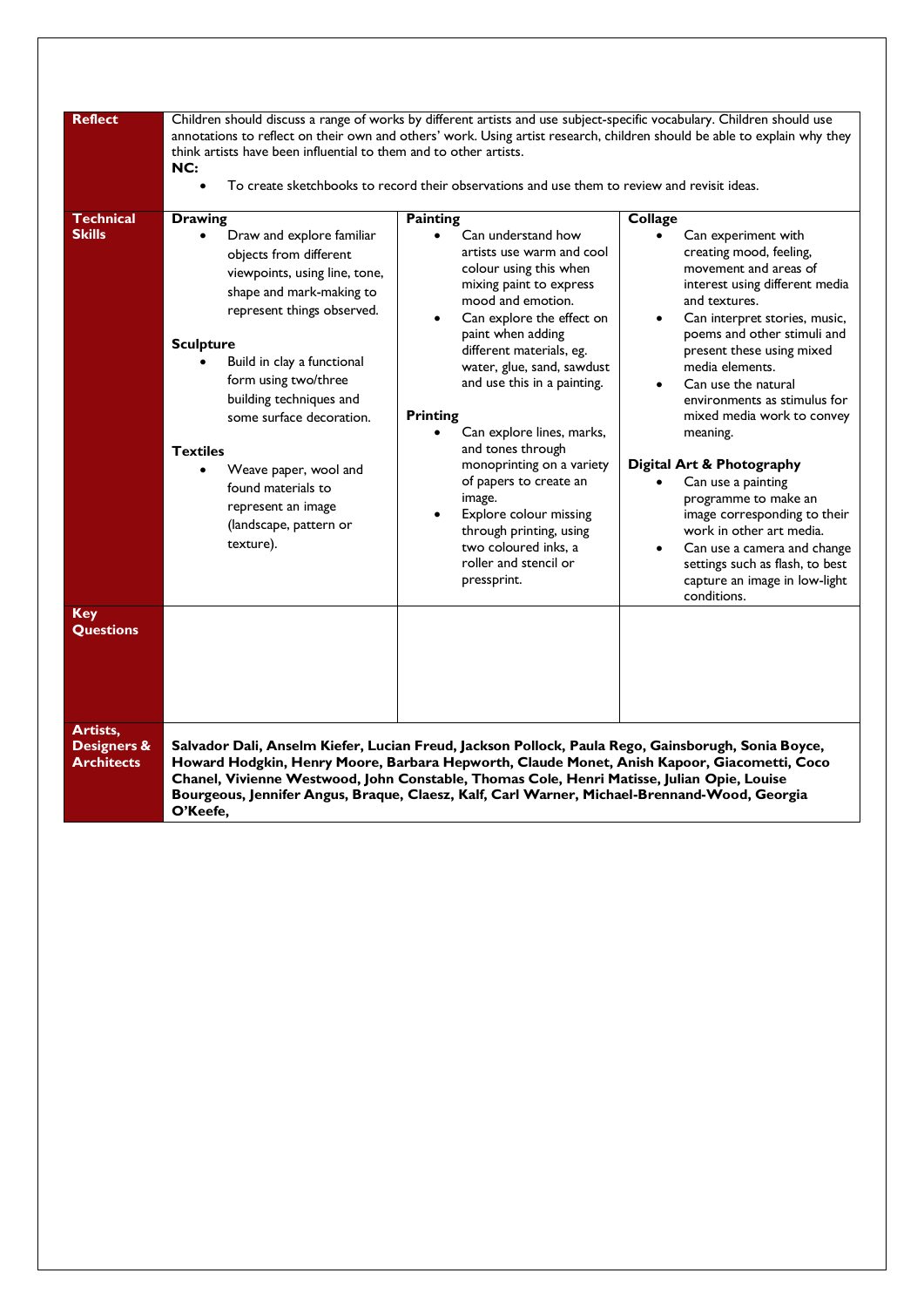|                                                                                                                                                                                                                                                                                                                                                                                                                                                                                                                                                                                                                                                                                                                                                        |                                                                                                                                                                                                                                                                                                                                                                                                                                                                                                                                                                                                                                                                                | Year 4                                                                                                                                                                                                                                                                                                                                                                                                                                                 |                                                                                                                                                                                                                                                                                                                                                                                                                                                                       |
|--------------------------------------------------------------------------------------------------------------------------------------------------------------------------------------------------------------------------------------------------------------------------------------------------------------------------------------------------------------------------------------------------------------------------------------------------------------------------------------------------------------------------------------------------------------------------------------------------------------------------------------------------------------------------------------------------------------------------------------------------------|--------------------------------------------------------------------------------------------------------------------------------------------------------------------------------------------------------------------------------------------------------------------------------------------------------------------------------------------------------------------------------------------------------------------------------------------------------------------------------------------------------------------------------------------------------------------------------------------------------------------------------------------------------------------------------|--------------------------------------------------------------------------------------------------------------------------------------------------------------------------------------------------------------------------------------------------------------------------------------------------------------------------------------------------------------------------------------------------------------------------------------------------------|-----------------------------------------------------------------------------------------------------------------------------------------------------------------------------------------------------------------------------------------------------------------------------------------------------------------------------------------------------------------------------------------------------------------------------------------------------------------------|
| <b>Overview</b><br><b>Suggested</b><br><b>Content</b>                                                                                                                                                                                                                                                                                                                                                                                                                                                                                                                                                                                                                                                                                                  | <b>Autumn</b><br><b>Autumn I</b><br><b>Autumn 2</b><br><b>Drawing Painting Collage</b><br><b>Drawing</b><br>Use pencil, charcoal, ball<br>point pens, felt tips, chalk,<br>wax crayons and pastels.<br><b>Painting</b><br>Include a variety of colour<br>techniques, including:<br>painting, ink, dye, pencils,<br>crayons, pastels. Apply<br>colour in different ways (i.e.<br>Brushes, sponges, straws,<br>etc). Use different surfaces<br>as well as paper (e.g. fabric).<br>Collage<br>Include a variety of mixed<br>media - newspaper, paint,<br>print, ink, charcoal,<br>magazines, fabric and natural<br>or found materials, plastic,<br>string, leaves, flower petals. | <b>Spring</b><br><b>Spring I</b><br><b>Spring 2</b><br><b>Textiles</b><br><b>Sculpture</b><br><b>Sculpture</b><br>Include rigid and<br>malleable materials (e.g.<br>clay, dough, boxes, wire,<br>newspaper, sculpture,<br>mod roc rolled up<br>paper straws, card, junk).<br><b>Textiles</b><br>Include weaving, dyeing<br>$\bullet$<br>and printing. Use a variety<br>of media and different<br>textures (e.g. fabric, tissue<br>paper, crepe paper). | <b>Summer</b><br><b>Summer I</b><br><b>Summer 2</b><br><b>Digital Art</b><br><b>Printing</b><br>Digital Art & Photography<br>Digital art such as graphic<br>drawing programs and<br>photography.<br><b>Printing</b><br>Use a variety of tools,<br>$\bullet$<br>brushes, found materials,<br>natural and made objects,<br>fruit/veg, wooden blocks<br>with string patterns attached,<br>sponges, cotton buds, clay,<br>card, press print, lino, string<br>and fingers. |
| Sketch, observe, shade, tone,<br>investigate, explore, mark-mark,<br>Paint, texture, primary colours,<br>secondary colours, neutral<br>colours, tints, shades, warm<br><b>Key</b><br>colours, cool colours,<br><b>Vocab</b><br>watercolour wash, sweep, dab,<br>acrylic paint, bold brushes,<br>texture, shape, form, mosaic,<br>montage, tessellation, overlap,<br>position.<br><b>Research</b><br>Children continue to study the works of famous artists. They are given the opportunity to offer opinion and to<br>compare and contrast artists. Children will be exposed to a range of different artists through history, studying their<br>techniques and processes.<br>NC:<br>To learn about great artists, architects and designers in history. |                                                                                                                                                                                                                                                                                                                                                                                                                                                                                                                                                                                                                                                                                | concrete, architect, trimmings,<br>edging, weave, dye, print,<br>pattern, texture, represent.<br><b>National Curriculum Programme of Study</b>                                                                                                                                                                                                                                                                                                         | photograph, position, shadow,<br>light, flashlight, central, zoom,<br>observe, paint programme, ICT,<br>printmaking, relief printing,<br>objects, carve, cut, shape, press                                                                                                                                                                                                                                                                                            |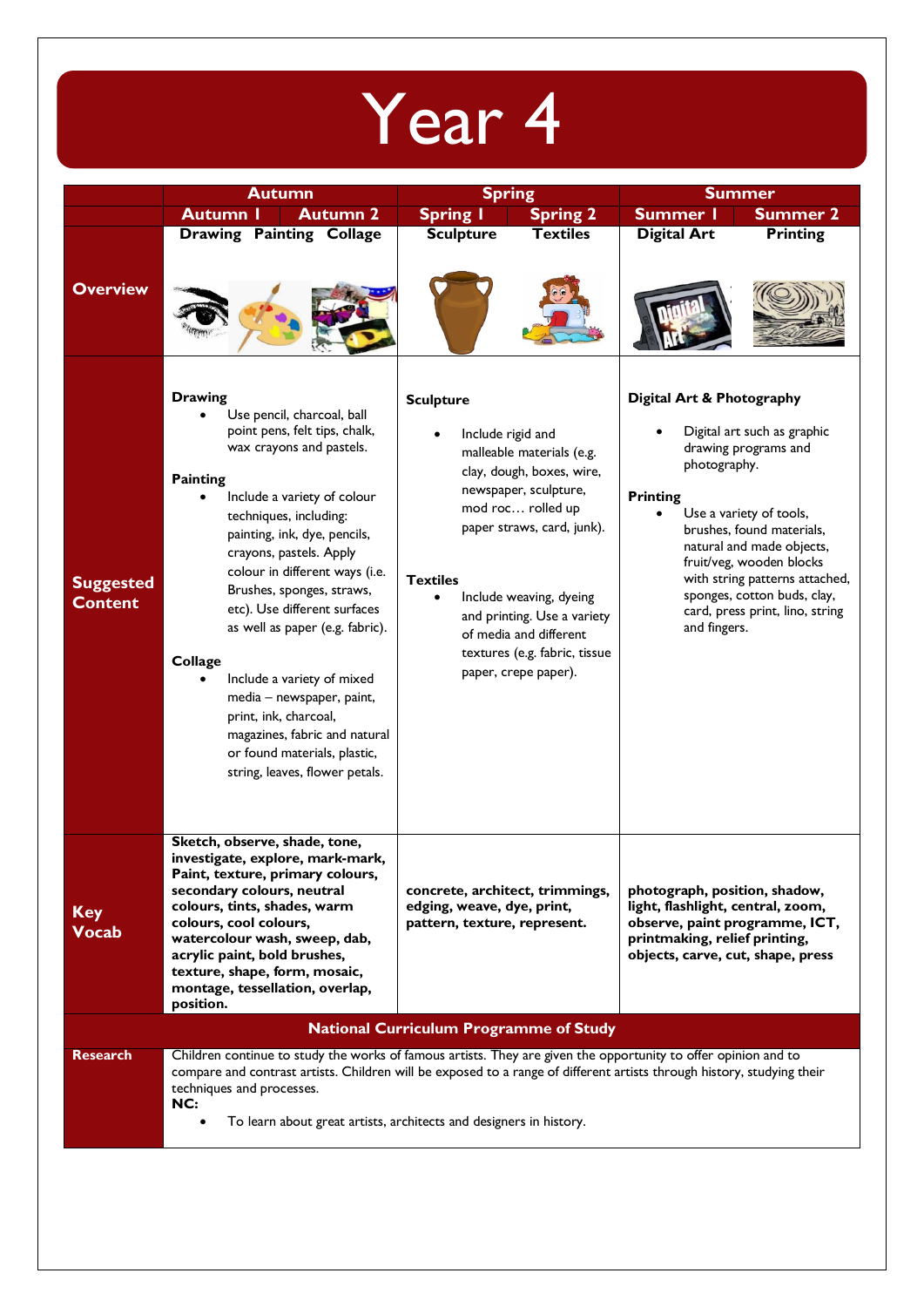| <b>Develop</b>                     |                                                                                                                                                                                                                                                    |                                                                                              | Children start collecting and developing ideas using sketchbooks. They continue to build up resilience, making mistakes |  |
|------------------------------------|----------------------------------------------------------------------------------------------------------------------------------------------------------------------------------------------------------------------------------------------------|----------------------------------------------------------------------------------------------|-------------------------------------------------------------------------------------------------------------------------|--|
|                                    | and suggesting improvements to improve their work. Children practise and share their learning and skills with others,                                                                                                                              |                                                                                              |                                                                                                                         |  |
|                                    | giving and receiving feedback.<br>NC:                                                                                                                                                                                                              |                                                                                              |                                                                                                                         |  |
|                                    |                                                                                                                                                                                                                                                    |                                                                                              | Pupils should be taught to develop their techniques with creativity, experimentation and increasing awareness           |  |
|                                    | of different kinds of art, craft and design.                                                                                                                                                                                                       |                                                                                              |                                                                                                                         |  |
| <b>Reflect</b>                     |                                                                                                                                                                                                                                                    |                                                                                              |                                                                                                                         |  |
|                                    | Children should discuss a range of works by different artists and use subject-specific vocabulary. Children should use<br>annotations to reflect on their own and others' work. Using artist research, children should be able to explain why they |                                                                                              |                                                                                                                         |  |
|                                    | think artists have been influential to them and to other artists.                                                                                                                                                                                  |                                                                                              |                                                                                                                         |  |
|                                    | NC:<br>$\bullet$                                                                                                                                                                                                                                   |                                                                                              |                                                                                                                         |  |
|                                    |                                                                                                                                                                                                                                                    | To create sketchbooks to record their observations and use them to review and revisit ideas. |                                                                                                                         |  |
| <b>Technical</b>                   |                                                                                                                                                                                                                                                    |                                                                                              |                                                                                                                         |  |
| <b>Skills</b>                      | <b>Drawing</b>                                                                                                                                                                                                                                     | <b>Sculpture</b>                                                                             | Digital Art & Photography                                                                                               |  |
|                                    | Draw and explore familiar                                                                                                                                                                                                                          | Build in clay a functional                                                                   | Can use a painting<br>programme to make an                                                                              |  |
|                                    | objects from different                                                                                                                                                                                                                             | form using two/three                                                                         | image corresponding to their                                                                                            |  |
|                                    | viewpoints, using line, tone,<br>shape and mark-making to                                                                                                                                                                                          | building techniques and<br>some surface decoration.                                          | work in other art media.                                                                                                |  |
|                                    | represent things observed.                                                                                                                                                                                                                         |                                                                                              | Can use a camera and change<br>$\bullet$                                                                                |  |
|                                    |                                                                                                                                                                                                                                                    |                                                                                              | settings such as flash, to best<br>capture an image in low-light                                                        |  |
|                                    | <b>Painting</b>                                                                                                                                                                                                                                    | <b>Textiles</b>                                                                              | conditions.                                                                                                             |  |
|                                    | Can understand how artists                                                                                                                                                                                                                         | Weave paper, wool and                                                                        |                                                                                                                         |  |
|                                    | use warm and cool colour<br>using this when mixing paint                                                                                                                                                                                           | found materials to                                                                           |                                                                                                                         |  |
|                                    | to express mood and                                                                                                                                                                                                                                | represent an image<br>(landscape, pattern or                                                 | <b>Printing</b>                                                                                                         |  |
|                                    | emotion.                                                                                                                                                                                                                                           | texture).                                                                                    | Can explore lines, marks, and                                                                                           |  |
|                                    | Can explore the effect on                                                                                                                                                                                                                          |                                                                                              | tones through monoprinting                                                                                              |  |
|                                    | paint when adding different<br>materials, eg. water, glue,                                                                                                                                                                                         |                                                                                              | on a variety of papers to                                                                                               |  |
|                                    | sand, sawdust and use this                                                                                                                                                                                                                         |                                                                                              | create an image.<br>Explore colour missing<br>$\bullet$                                                                 |  |
|                                    | in a painting.                                                                                                                                                                                                                                     |                                                                                              | through printing, using two                                                                                             |  |
|                                    | Collage                                                                                                                                                                                                                                            |                                                                                              | coloured inks, a roller and                                                                                             |  |
|                                    | Can experiment with                                                                                                                                                                                                                                |                                                                                              | stencil or pressprint.                                                                                                  |  |
|                                    | creating mood, feeling,                                                                                                                                                                                                                            |                                                                                              |                                                                                                                         |  |
|                                    | movement and areas of                                                                                                                                                                                                                              |                                                                                              |                                                                                                                         |  |
|                                    | interest using different<br>media and textures.                                                                                                                                                                                                    |                                                                                              |                                                                                                                         |  |
|                                    | Can interpret stories,                                                                                                                                                                                                                             |                                                                                              |                                                                                                                         |  |
|                                    | music, poems and other                                                                                                                                                                                                                             |                                                                                              |                                                                                                                         |  |
|                                    | stimuli and present these                                                                                                                                                                                                                          |                                                                                              |                                                                                                                         |  |
|                                    | using mixed media<br>elements.                                                                                                                                                                                                                     |                                                                                              |                                                                                                                         |  |
|                                    | Can use the natural                                                                                                                                                                                                                                |                                                                                              |                                                                                                                         |  |
|                                    | environments as stimulus                                                                                                                                                                                                                           |                                                                                              |                                                                                                                         |  |
|                                    | for mixed media work to                                                                                                                                                                                                                            |                                                                                              |                                                                                                                         |  |
|                                    | convey meaning.                                                                                                                                                                                                                                    |                                                                                              |                                                                                                                         |  |
| <b>Key</b>                         |                                                                                                                                                                                                                                                    |                                                                                              |                                                                                                                         |  |
| <b>Questions</b>                   |                                                                                                                                                                                                                                                    |                                                                                              |                                                                                                                         |  |
|                                    |                                                                                                                                                                                                                                                    |                                                                                              |                                                                                                                         |  |
|                                    |                                                                                                                                                                                                                                                    |                                                                                              |                                                                                                                         |  |
| Artists,<br><b>Designers &amp;</b> | Salvador Dali, Anselm Kiefer, Lucian Freud, Jackson Pollock, Paula Rego, Gainsborugh, Sonia Boyce,                                                                                                                                                 |                                                                                              |                                                                                                                         |  |
| <b>Architects</b>                  |                                                                                                                                                                                                                                                    |                                                                                              | Howard Hodgkin, Henry Moore, Barbara Hepworth, Pablo Picasso, Claude Monet, Damian Hirst, Anish                         |  |
|                                    | Kapoor, Giacometti, Coco Chanel, Vivienne Westwood, John Constable, Thomas Cole, Henri Matisse,                                                                                                                                                    |                                                                                              |                                                                                                                         |  |
|                                    | Julian Opie, Louise Bourgeous, Jennifer Angus, Braque, Claesz, Kalf, Carl Warner, Michael-Brennand-<br>Wood                                                                                                                                        |                                                                                              |                                                                                                                         |  |
|                                    |                                                                                                                                                                                                                                                    |                                                                                              |                                                                                                                         |  |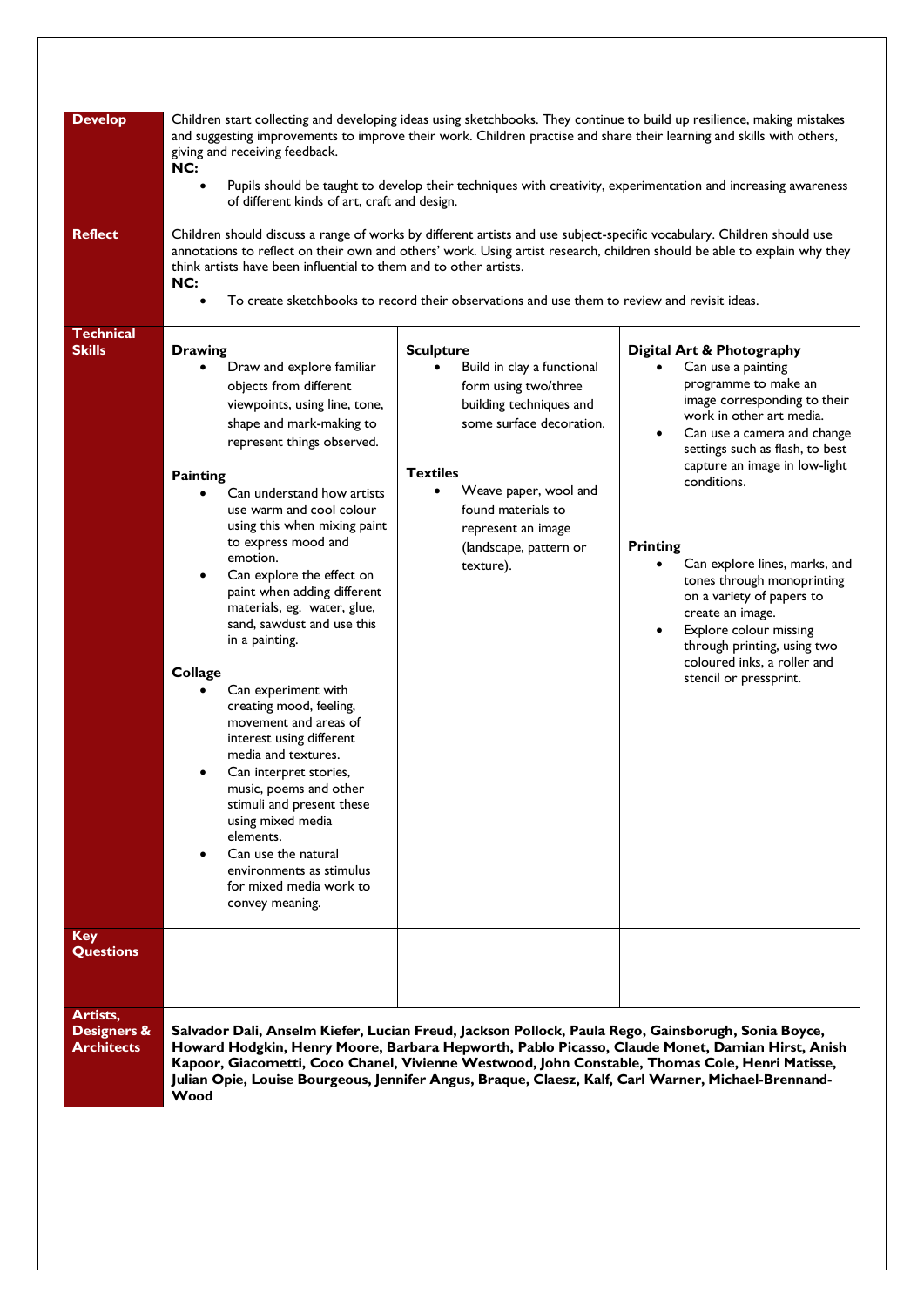## Year 5

|                                    | <b>Autumn</b>                                                                                                                                                                                                                                                                                                                                                                                                                                                                                                       |                                                                                                                                                                                                                                                                                                                                                                                                                             |                                                                                                                                                                                                                   | <b>Spring</b>                                                                                                                                                                                                                                                                                                                                                                                  |                                                                                                                                     | <b>Summer</b>                                                                                                                                                                                                                                                            |  |
|------------------------------------|---------------------------------------------------------------------------------------------------------------------------------------------------------------------------------------------------------------------------------------------------------------------------------------------------------------------------------------------------------------------------------------------------------------------------------------------------------------------------------------------------------------------|-----------------------------------------------------------------------------------------------------------------------------------------------------------------------------------------------------------------------------------------------------------------------------------------------------------------------------------------------------------------------------------------------------------------------------|-------------------------------------------------------------------------------------------------------------------------------------------------------------------------------------------------------------------|------------------------------------------------------------------------------------------------------------------------------------------------------------------------------------------------------------------------------------------------------------------------------------------------------------------------------------------------------------------------------------------------|-------------------------------------------------------------------------------------------------------------------------------------|--------------------------------------------------------------------------------------------------------------------------------------------------------------------------------------------------------------------------------------------------------------------------|--|
|                                    | <b>Autumn I</b>                                                                                                                                                                                                                                                                                                                                                                                                                                                                                                     | <b>Autumn 2</b>                                                                                                                                                                                                                                                                                                                                                                                                             | <b>Spring I</b>                                                                                                                                                                                                   | <b>Spring 2</b>                                                                                                                                                                                                                                                                                                                                                                                | Summer I                                                                                                                            | <b>Summer 2</b>                                                                                                                                                                                                                                                          |  |
| <b>Overview</b>                    |                                                                                                                                                                                                                                                                                                                                                                                                                                                                                                                     | <b>Drawing Textiles Collage</b>                                                                                                                                                                                                                                                                                                                                                                                             | <b>Painting</b>                                                                                                                                                                                                   | <b>Sculpture</b>                                                                                                                                                                                                                                                                                                                                                                               | <b>Printing</b>                                                                                                                     | <b>Digital Art</b>                                                                                                                                                                                                                                                       |  |
| <b>Suggested</b><br><b>Content</b> | <b>Drawing</b><br><b>Textiles</b><br>Collage                                                                                                                                                                                                                                                                                                                                                                                                                                                                        | Use pencil, charcoal, ball<br>point pens, felt tips, chalk,<br>wax crayons and pastels.<br>Include weaving, dyeing and<br>printing. Use a variety of<br>media and different textures<br>(e.g. fabric, tissue paper,<br>crepe paper).<br>Include a variety of mixed<br>media - newspaper, paint,<br>print, ink, charcoal,<br>magazines, fabric and natural<br>or found materials, plastic,<br>string, leaves, flower petals. | <b>Painting</b><br>(e.g. fabric).<br><b>Sculpture</b>                                                                                                                                                             | Include a variety of colour<br>techniques, including:<br>painting, ink, dye, pencils,<br>crayons, pastels. Apply<br>colour in different ways<br>(i.e. Brushes, sponges,<br>straws, etc). Use different<br>surfaces as well as paper<br>Include rigid and<br>malleable materials (e.g.<br>clay, dough, boxes, wire,<br>newspaper, sculpture,<br>mod roc rolled up<br>paper straws, card, junk). | <b>Printing</b><br>and fingers.<br><b>Digital</b><br>photography.                                                                   | Use a variety of tools,<br>brushes, found materials,<br>natural and made objects,<br>fruit/veg, wooden blocks<br>with string patterns attached,<br>sponges, cotton buds, clay,<br>card, press print, lino, string<br>Digital art such as graphic<br>drawing programs and |  |
| <b>Key</b><br><b>Vocab</b>         | form, mosaic, montage,                                                                                                                                                                                                                                                                                                                                                                                                                                                                                              | Sketch, observe, blending,<br>pattern, form, smudge, fresco,<br>portrait, graffiti, mural, heavy,<br>soft, shade, tone, investigate,<br>explore, mark-mark, weave, dye,<br>print, fabric, pattern, texture,<br>represent, arrange, fix, shape,<br>tessellation, overlap, position,                                                                                                                                          | Paint, texture, abstract,<br>absorb, impressionism,<br>impressionists, mix, blend,<br>tints, shades, watercolour<br>bold brushes, concrete,<br>architect, join, tram, cast,<br>shape, mark, trimmings,<br>edging, | wash, sweep, dab, acrylic paint,                                                                                                                                                                                                                                                                                                                                                               | printmaking, relief printing,<br>hammering, collograph, tile,<br>photograph, position, shadow,<br>light, flashlight, central, zoom, | objects, carve, cut, shape, press,<br>observe, paint programme, ICT.                                                                                                                                                                                                     |  |
|                                    |                                                                                                                                                                                                                                                                                                                                                                                                                                                                                                                     |                                                                                                                                                                                                                                                                                                                                                                                                                             | <b>National Curriculum Programme of Study</b>                                                                                                                                                                     |                                                                                                                                                                                                                                                                                                                                                                                                |                                                                                                                                     |                                                                                                                                                                                                                                                                          |  |
| <b>Research</b>                    | Children continue to learn from the works of famous artists. They now expand their knowledge by looking at the range<br>of more famous artists. Children comment on the work of famous artists and their pieces of work. They analyse the<br>meaning of the works and the message they convey. Children should gain an understanding of the art movement that<br>the artist is part of in order to understand their influences better.<br>NC:<br>To learn about great artists, architects and designers in history. |                                                                                                                                                                                                                                                                                                                                                                                                                             |                                                                                                                                                                                                                   |                                                                                                                                                                                                                                                                                                                                                                                                |                                                                                                                                     |                                                                                                                                                                                                                                                                          |  |
| <b>Develop</b>                     | Children start collecting more information and resources to present in sketchbooks. They continue to build their<br>knowledge of techniques by experimenting and predicting what might happen. Children continue to practise and share<br>their learning and skills with others, receiving and offering feedback to improve.<br>NC:<br>Pupils should be taught to develop their techniques with creativity, experimentation and increasing awareness<br>of different kinds of art, craft and design.                |                                                                                                                                                                                                                                                                                                                                                                                                                             |                                                                                                                                                                                                                   |                                                                                                                                                                                                                                                                                                                                                                                                |                                                                                                                                     |                                                                                                                                                                                                                                                                          |  |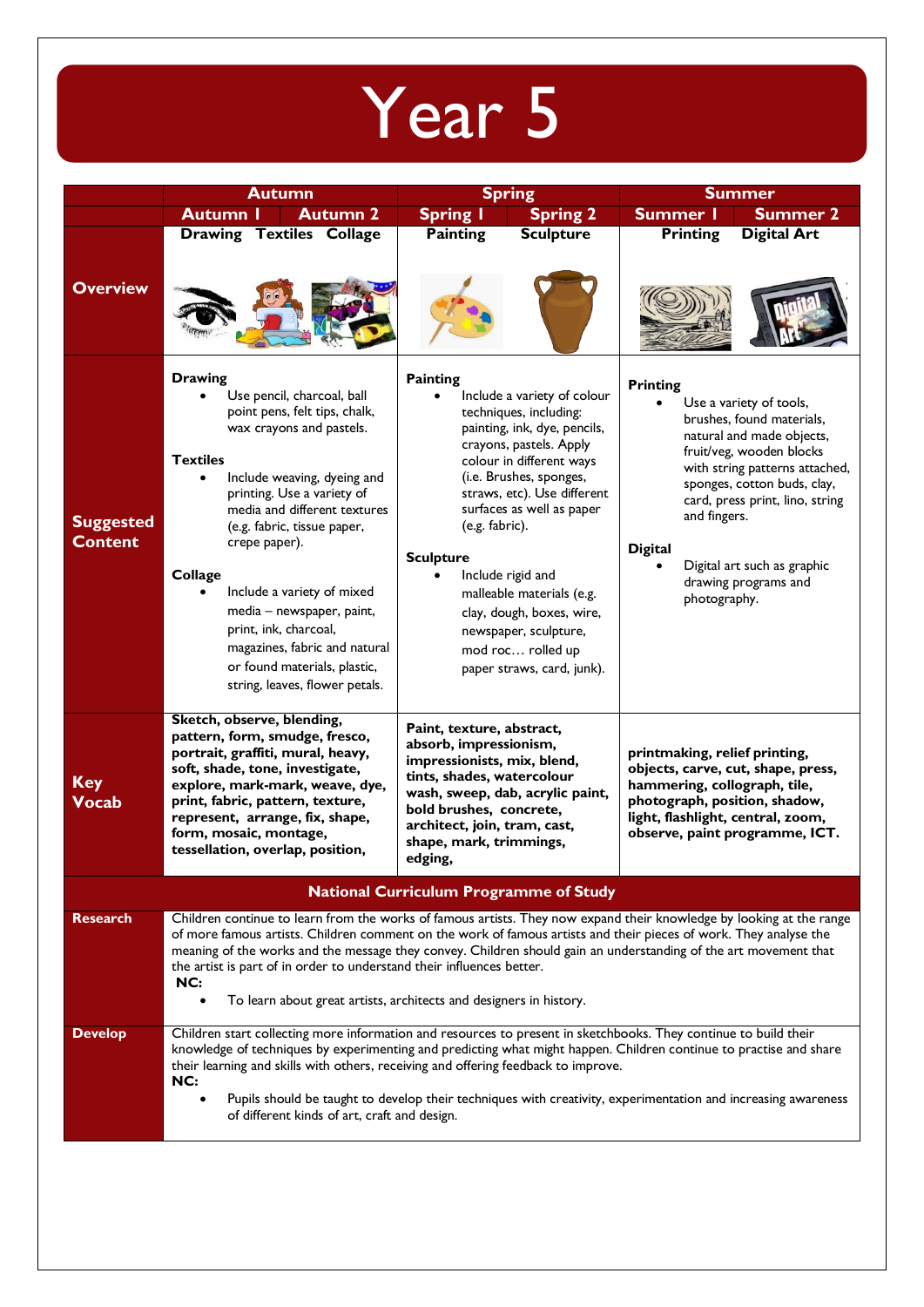| <b>Reflect</b><br><b>Technical</b><br><b>Skills</b>                                                                                                                                                                                                                                                                                                                                        | Children should discuss a range of works by different artists and use subject-specific vocabulary. Children should use<br>think artists have been influential to them and to other artists.<br>NC:<br>$\bullet$<br><b>Drawing</b><br>Produce drawings that<br>depict movement and<br>perspective whilst using a<br>variety of techniques to add<br>effects, e.g shadows, | To create sketchbooks to record their observations and use them to review and revisit ideas.<br><b>Painting</b><br>Can select from different<br>$\bullet$<br>methods to apply colour<br>using a variety of tools<br>and techniques to express<br>mood and emotion. | annotations to reflect on their own and others' work. Using artist research, children should be able to explain why they<br><b>Printing</b><br>Can recreate a scene and<br>$\bullet$<br>detail remembered, observed<br>or imagined, through collage<br>relief 'collograph' printing.<br>Can explore colour mixing                                 |  |
|--------------------------------------------------------------------------------------------------------------------------------------------------------------------------------------------------------------------------------------------------------------------------------------------------------------------------------------------------------------------------------------------|--------------------------------------------------------------------------------------------------------------------------------------------------------------------------------------------------------------------------------------------------------------------------------------------------------------------------------------------------------------------------|--------------------------------------------------------------------------------------------------------------------------------------------------------------------------------------------------------------------------------------------------------------------|---------------------------------------------------------------------------------------------------------------------------------------------------------------------------------------------------------------------------------------------------------------------------------------------------------------------------------------------------|--|
| reflection, hatching and<br>cross-hatching.<br><b>Textiles</b><br>Can select and use<br>contrasting colours and<br>texture in weaving. Can dye<br>fabrics and use tie-dye<br>techniques to control and<br>create a fabric image.<br><b>Collage</b><br>Can select and use found<br>materials with art media and<br>adhesives to assemble and<br>represent a surface or thing,<br>e.g water. |                                                                                                                                                                                                                                                                                                                                                                          | <b>Sculpture</b><br>Can explore how a<br>stimuli can be used as a<br>starting point for 3D<br>work with a particular<br>focus on form, texture,<br>shape, pattern and colour.                                                                                      | through printing, using two<br>coloured inks, a roller and a<br>stencil or pressprint.<br>Digital Art & Photography<br>Can use a paint programme<br>to develop virtual designs for<br>a painting, print or 3D work.<br>Can plan, take and digitally<br>$\bullet$<br>process photographs for a<br>creative purpose, working as<br>part of a group. |  |
| <b>Key</b><br><b>Questions</b>                                                                                                                                                                                                                                                                                                                                                             |                                                                                                                                                                                                                                                                                                                                                                          |                                                                                                                                                                                                                                                                    |                                                                                                                                                                                                                                                                                                                                                   |  |
| Artists,<br><b>Designers &amp;</b><br><b>Architects</b>                                                                                                                                                                                                                                                                                                                                    | David Oliveria, Man Ray, Fernard Leger, Alfred Wallis, Hokusai, Frida Kahlo, Joaquin Torres-Garcia,<br>Leonora Carrington, Diego Rivera, Beatriz Milhazes, Carlos Paez Vilaro, Ansel Adams, Frank Lloyd<br>Wright, Jean-Michael Basquiat, Mary Cassatt, John singer Sargent, Edvard Munch, Emile Nolde, Norval<br>Morrisseau.                                            |                                                                                                                                                                                                                                                                    | Andy Warhol, Henri Rousseau, India Flint, Alexander Calder, David Hockney, LS Lowry, Francis Bacon,                                                                                                                                                                                                                                               |  |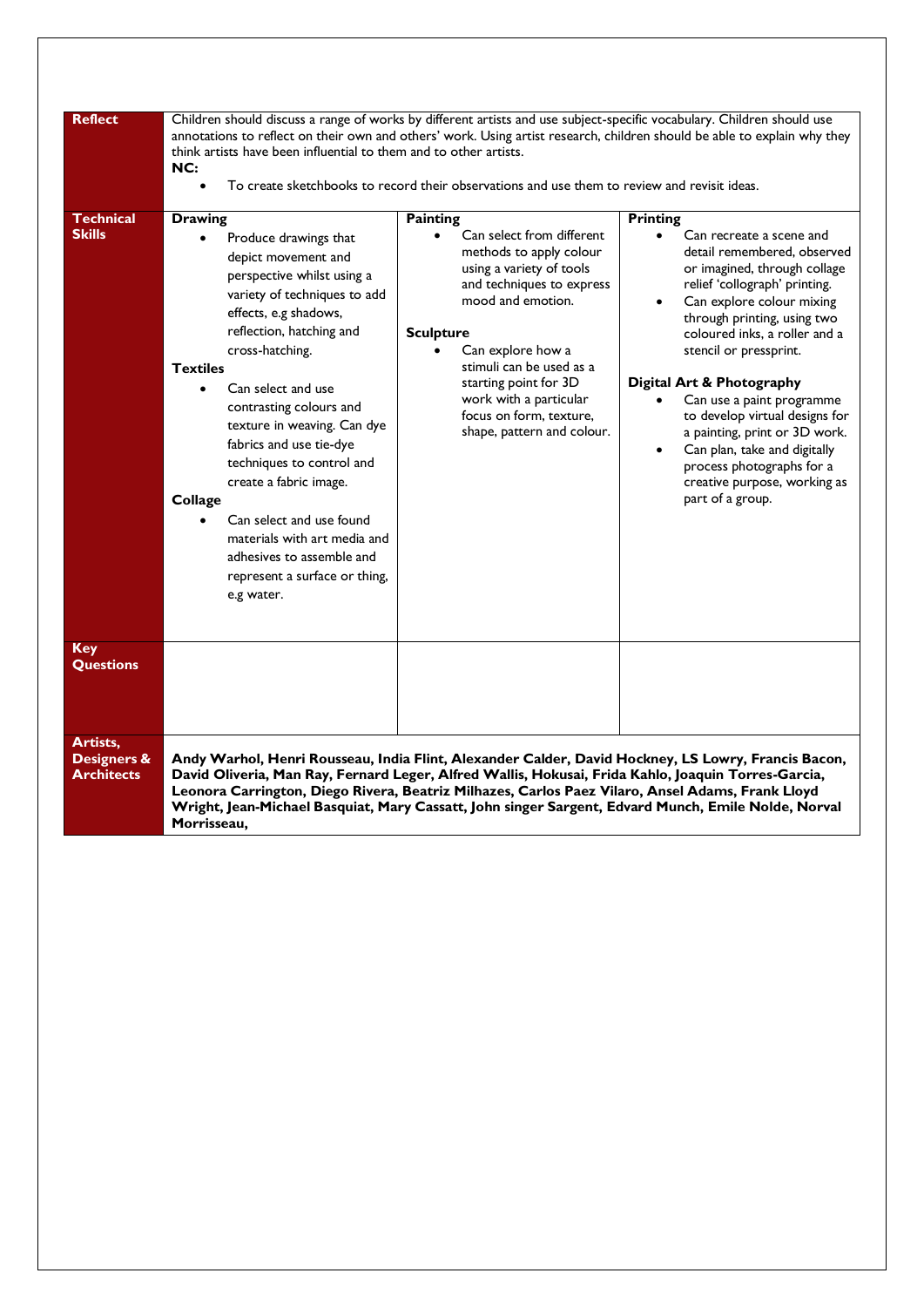| Year 6                                        |                                                                                                                                                                                                                                                                                                                                                                                                                                                                                                                     |                                                                                                                                                                                                                                                                                                                                                                                                                                                                     |                                                                                                                                                                                                                                                                                                                                                                    |  |  |
|-----------------------------------------------|---------------------------------------------------------------------------------------------------------------------------------------------------------------------------------------------------------------------------------------------------------------------------------------------------------------------------------------------------------------------------------------------------------------------------------------------------------------------------------------------------------------------|---------------------------------------------------------------------------------------------------------------------------------------------------------------------------------------------------------------------------------------------------------------------------------------------------------------------------------------------------------------------------------------------------------------------------------------------------------------------|--------------------------------------------------------------------------------------------------------------------------------------------------------------------------------------------------------------------------------------------------------------------------------------------------------------------------------------------------------------------|--|--|
|                                               | <b>Autumn</b>                                                                                                                                                                                                                                                                                                                                                                                                                                                                                                       | <b>Spring</b>                                                                                                                                                                                                                                                                                                                                                                                                                                                       | <b>Summer</b>                                                                                                                                                                                                                                                                                                                                                      |  |  |
|                                               | <b>Autumn 2</b><br><b>Autumn I</b>                                                                                                                                                                                                                                                                                                                                                                                                                                                                                  | <b>Spring I</b><br><b>Spring 2</b>                                                                                                                                                                                                                                                                                                                                                                                                                                  | Summer I<br><b>Summer 2</b>                                                                                                                                                                                                                                                                                                                                        |  |  |
| <b>Overview</b>                               | <b>Drawing Digital Painting</b><br>Art                                                                                                                                                                                                                                                                                                                                                                                                                                                                              | <b>Printing</b><br><b>Collage</b>                                                                                                                                                                                                                                                                                                                                                                                                                                   | <b>Textiles</b><br><b>Sculpture</b>                                                                                                                                                                                                                                                                                                                                |  |  |
|                                               |                                                                                                                                                                                                                                                                                                                                                                                                                                                                                                                     |                                                                                                                                                                                                                                                                                                                                                                                                                                                                     |                                                                                                                                                                                                                                                                                                                                                                    |  |  |
| <b>Suggested</b><br><b>Content</b>            | <b>Drawing</b><br>Use pencil, charcoal, ball<br>point pens, felt tips, chalk,<br>wax crayons and pastels.<br><b>Digital Art &amp; Photography</b><br>Digital art such as graphic<br>drawing programs and<br>photography.<br><b>Painting</b><br>Include a variety of colour<br>techniques, including:<br>painting, ink, dye, pencils,<br>crayons, pastels. Apply<br>colour in different ways (i.e.<br>Brushes, sponges, straws,<br>etc). Use different surfaces<br>as well as paper (e.g. fabric)                    | <b>Printing</b><br>Use a variety of tools,<br>brushes, found materials,<br>natural and made objects,<br>fruit/veg, wooden blocks<br>with string patterns<br>attached, sponges, cotton<br>buds, clay, card, press<br>print, lino, string and<br>fingers.<br><b>Collage</b><br>Include a variety of mixed<br>media - newspaper, paint,<br>print, ink, charcoal,<br>magazines, fabric and<br>natural or found<br>materials, plastic, string,<br>leaves, flower petals. | <b>Sculpture</b><br>Include rigid and malleable<br>$\bullet$<br>materials (e.g. clay, dough,<br>boxes, wire, newspaper,<br>sculpture, mod roc rolled<br>up paper straws, card, junk).<br><b>Textiles</b><br>Include weaving, dyeing and<br>$\bullet$<br>printing. Use a variety of<br>media and different textures<br>(e.g. fabric, tissue paper,<br>crepe paper). |  |  |
| <b>Key</b><br><b>Vocab</b>                    | Sketch, observe, blending,<br>pattern, form, smudge, fresco,<br>portrait, graffiti, mural, heavy,<br>soft, shade, tone, investigate,<br>explore, mark-mark,<br>photograph, position, shadow,<br>light, flashlight, central, zoom,<br>observe, paint programme, ICT,<br>paint, texture, abstract, absorb,<br>impressionism, impressionists,<br>mix, blend, tints, shades,<br>watercolour wash, sweep, dab,<br>acrylic paint, bold brushes,                                                                           | printmaking, relief printing,<br>objects, carve, cut, shape,<br>press, hammering, collograph,<br>tile, arrange, fix, shape, form,<br>mosaic, montage, tessellation,<br>overlap, position,                                                                                                                                                                                                                                                                           | concrete, architect, join, tram,<br>cast, shape, mark, trimmings,<br>edging, weave, dye, print, fabric,<br>pattern, texture, represent                                                                                                                                                                                                                             |  |  |
| <b>National Curriculum Programme of Study</b> |                                                                                                                                                                                                                                                                                                                                                                                                                                                                                                                     |                                                                                                                                                                                                                                                                                                                                                                                                                                                                     |                                                                                                                                                                                                                                                                                                                                                                    |  |  |
| <b>Research</b>                               | Children continue to learn from the works of famous artists. They now expand their knowledge by looking at the range<br>of more famous artists. Children comment on the work of famous artists and their pieces of work. They analyse the<br>meaning of the works and the message they convey. Children should gain an understanding of the art movement that<br>the artist is part of in order to understand their influences better.<br>NC:<br>To learn about great artists, architects and designers in history. |                                                                                                                                                                                                                                                                                                                                                                                                                                                                     |                                                                                                                                                                                                                                                                                                                                                                    |  |  |